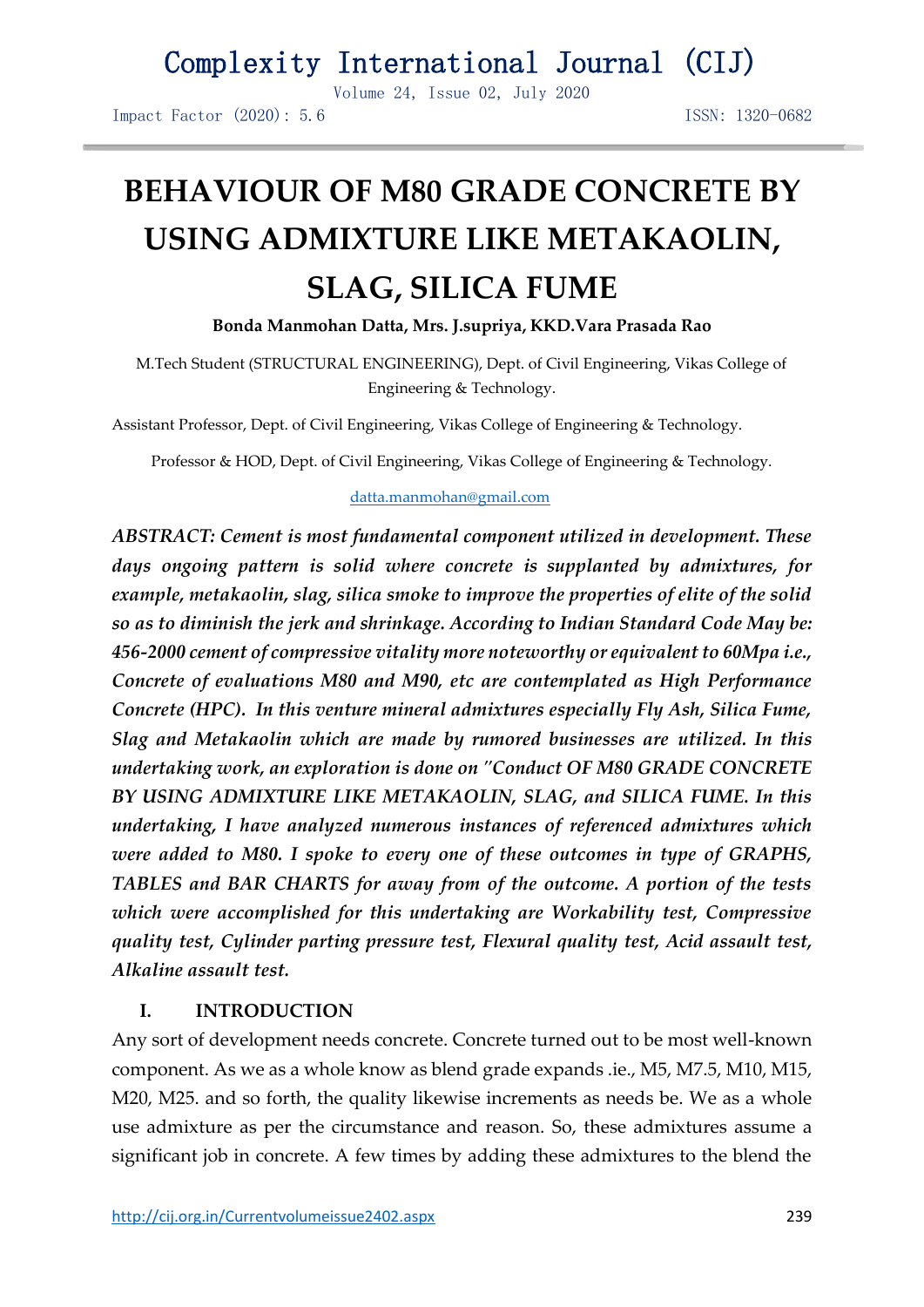Volume 24, Issue 02, July 2020

Impact Factor (2020): 5.6 ISSN: 1320-0682

strength of cement may likewise increments. So, in this venture I am checking the conduct of M80 concrete by utilizing admixtures like metakaolin, slag, silica seethe. So, I am going to blend these admixtures in various proportions in M80 cement and I got the opportunity to test the outcomes like how the solid carries on when admixtures are added to the M80 Concrete. I additionally notice these outcomes in type of diagrams, tables and bar outlines for clear understanding.

### HPC CONCRETE

Elite Concrete (HPC) is to give execution qualities for set of materials utilized and presentation conditions relying upon the necessity of cost, life period and sturdiness. The factor for solidness of cement is >80. As Henry G. Russell, who is counseling designer and previous executive of the American Concrete Institute's elite solid panel, ―All high- quality cement is superior cement, yet not all superior cement is highquality concrete High Performance Concrete (HPC) is an item which incorporates materials with various unique properties contrasted with the ordinary cement and development strategies.

### NEED OF HIGH-PERFORMANCE CONCRETE

To decrease the segment estimates and expanding accessible space by developing of tall structures

To develop long haul spans and to expands the strength of scaffold decks. For fulfilling the requirements of utilizations like toughness, modules of versatility, flexural quality.

| <b>Performance Characteristics</b> | Requirements                        |
|------------------------------------|-------------------------------------|
| Flow ability and work ability      | Easier                              |
| Bleeding                           | None or negligible                  |
| Ultimate strength-90days+          | Higher                              |
| Durability                         | Very high especially after 3 months |

### **Table1.1: Characteristics of High Performance Concrete**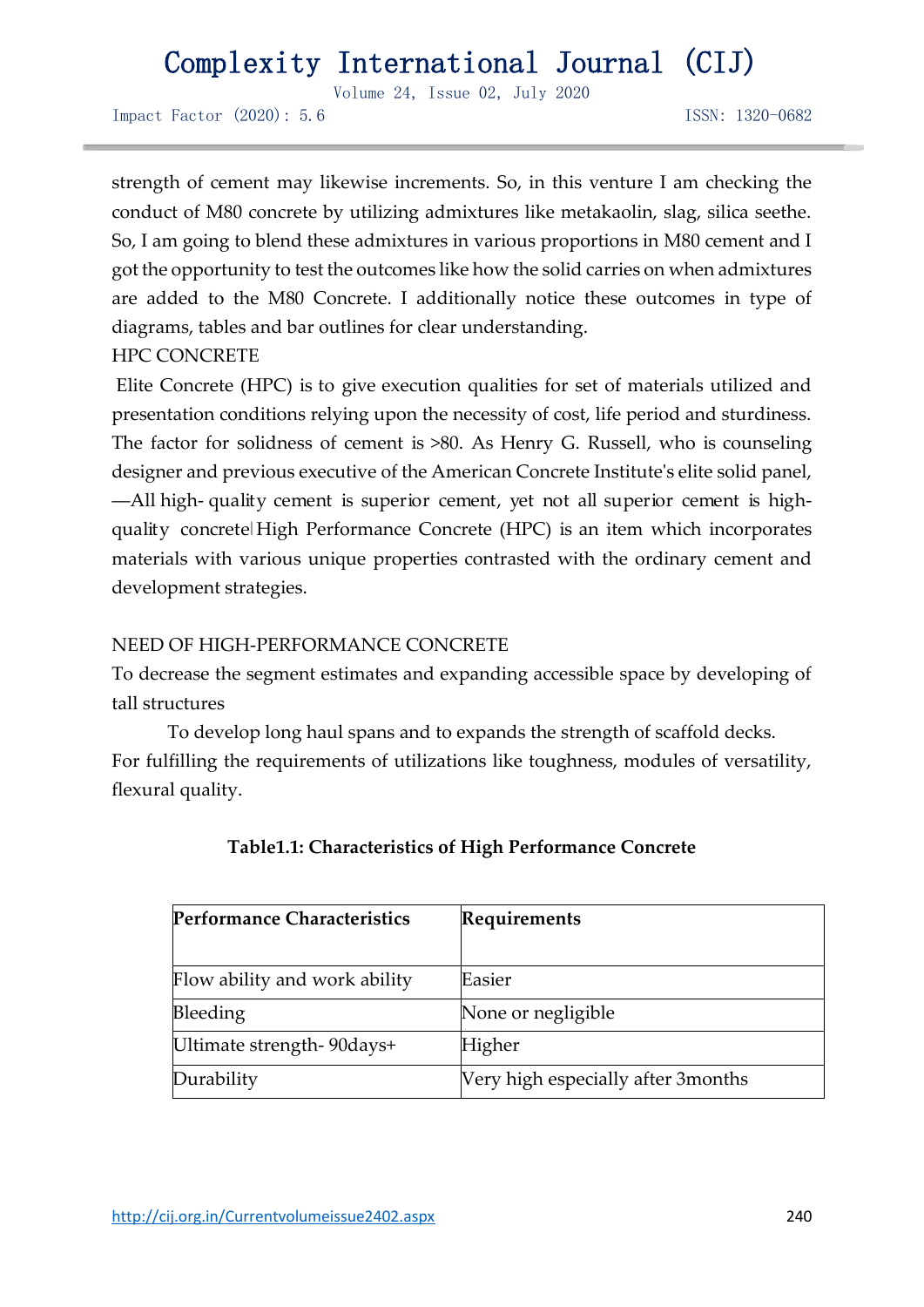Volume 24, Issue 02, July 2020

Impact Factor (2020): 5.6 ISSN: 1320-0682

|                            | Lower-Initial cost of HPC is higher due to  |  |  |
|----------------------------|---------------------------------------------|--|--|
|                            | extra over head in quality control and      |  |  |
| Cost                       | processing, the benefit of extended service |  |  |
|                            | life, among many other benefits, exceeds by |  |  |
| far the high initial cost. |                                             |  |  |
|                            |                                             |  |  |

#### **MATERIAL PROPERTIES OF HIGH-PERFORMANCE CONCRETE MIX**

Ideal solid blend is gotten by choosing the locally accessible material. The essential ideas requirements for High-execution concrete are:

These are tough and solid. For the most part little size coarse totals are utilized for higher quality cement. The sand ought to be of coarser than that allowed by ASTM DC 33(fitness modulus more noteworthy than 3.2)

**ADMIXTURES: -** Obtaining Finish capacity with blends containing silica rage frequently requires super plasticizers. Commonly, high-run water-lessening admixtures (HRWRA) are utilized. Concrete for connect decks ordinarily incorporate water-decreasing admixtures (WRA).

**CEMENTITIOUS MATERIALS:-** HPC today utilizes mixed concretes that incorporate silica smolder, fly debris, and ground granulated impact heater slag (GGBF slag or slag concrete). These cementitious materials can surpass 25% of the absolute concrete by weight. Run of the mill HPC today can incorporate 5% to 15% silica smolder, half to 65% slag concrete (as much as 80% in mass cement), and up to half fly debris. Silica seethe adds to quality and strength; fly debris and slag concrete outcome in better completion capacity, diminished porousness, and expanded protection from concoction assault. As indicated by Jan R. Prusinski of the slag

**Cement Association, ―HPC** blends are regularly proportioned to accomplish low porousness. Lower solid porousness gives erosion obstruction for strengthening steel by diminishing the pace of chloride particle movement into the concretel. All the more significantly for the contractual worker, Prusinski includes, ― Slag concrete improves the functionality, place capacity and union of cement, bringing about better finishing‖.

W/C proportions run from 0.23 to 0.35. These low w/c proportions are just feasible with very enormous dose of high range water diminishing admixtures (or super plasticizers) The cementitious materials substance will be normally around 415kg/m3 yet not more than around 650 kg/m3.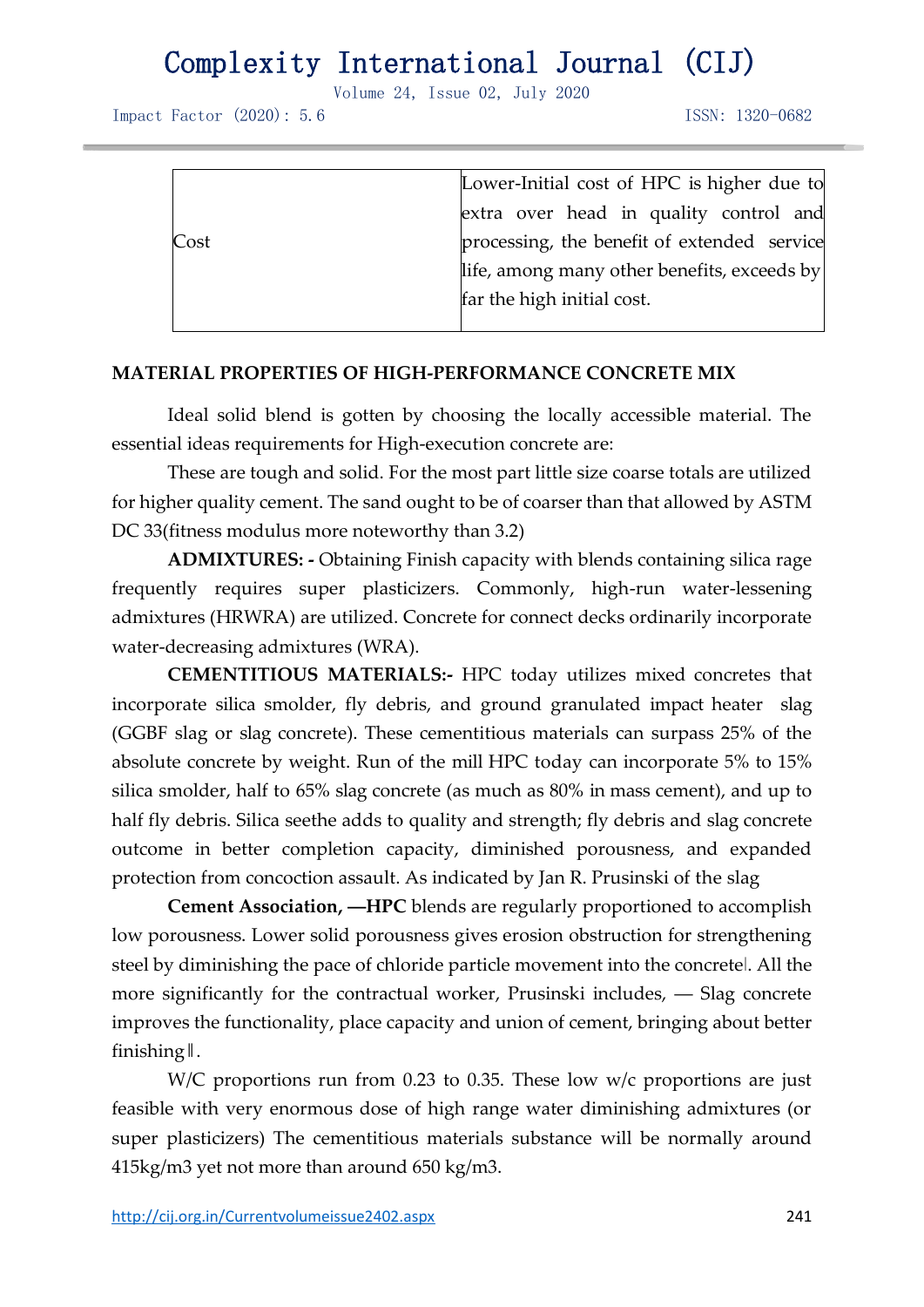Volume 24, Issue 02, July 2020

Impact Factor (2020): 5.6 ISSN: 1320-0682

#### COST OF HIGH-PERFORMANCE CONCRETE

Cost-Extended help life, lower support cost, and less fixes imply that HPC applications bring about lower life-cycle costs than traditional development. Introductory expense for HPC, in any case, can be as much as twofold that for run of the mill concrete, contingent upon the materials, size of the undertaking, and dealings among provider and temporary worker.

DRAWBACKS OF HIGH-PERFORMANCE CONCRETE

The utilization of high quality solid prompts a decrease in the cross segment and hence can bring about an expansion in seriousness of the issues, for example, Decrease in solidness; an examination of the pace of increment of the modulus of versatility of the solid, with the quality of the solid shows that this rate is significantly lower than one.

Issues made by volumetric changes (Shrinkage and creep) require security, especially for sections of tall slim structures which can experience quick and high power variances in hub powers, as on account of server unusual loadings. For this situation the solid can experience noteworthy splitting regardless of whether the entire individuals isn't under a net pressure. This breaking can essentially diminish the shear obstruction of such columns.Problems made by the face that the security quality doesn't increment at a similar rate as that of the pressure quality of the solid. This can prompt significant issues, especially at the pillar section joints, when the utilization of high quality cement is joined by the utilization of high quality steel.

#### UTILIZATION OF HIGH PERFORMANCE CONCRETE

Some particular utilizations of elite cement in different circumstances have been examined beneath.

**a)** BUILDINGS

The most widely recognized use of high quality cement is in multi celebrated structures. For solid structures of conventional low quality cement, the expected number of stories is restricted by the huge segments and shear dividers. The quantity of story's is constrained by the huge segments and shear dividers. The quantity of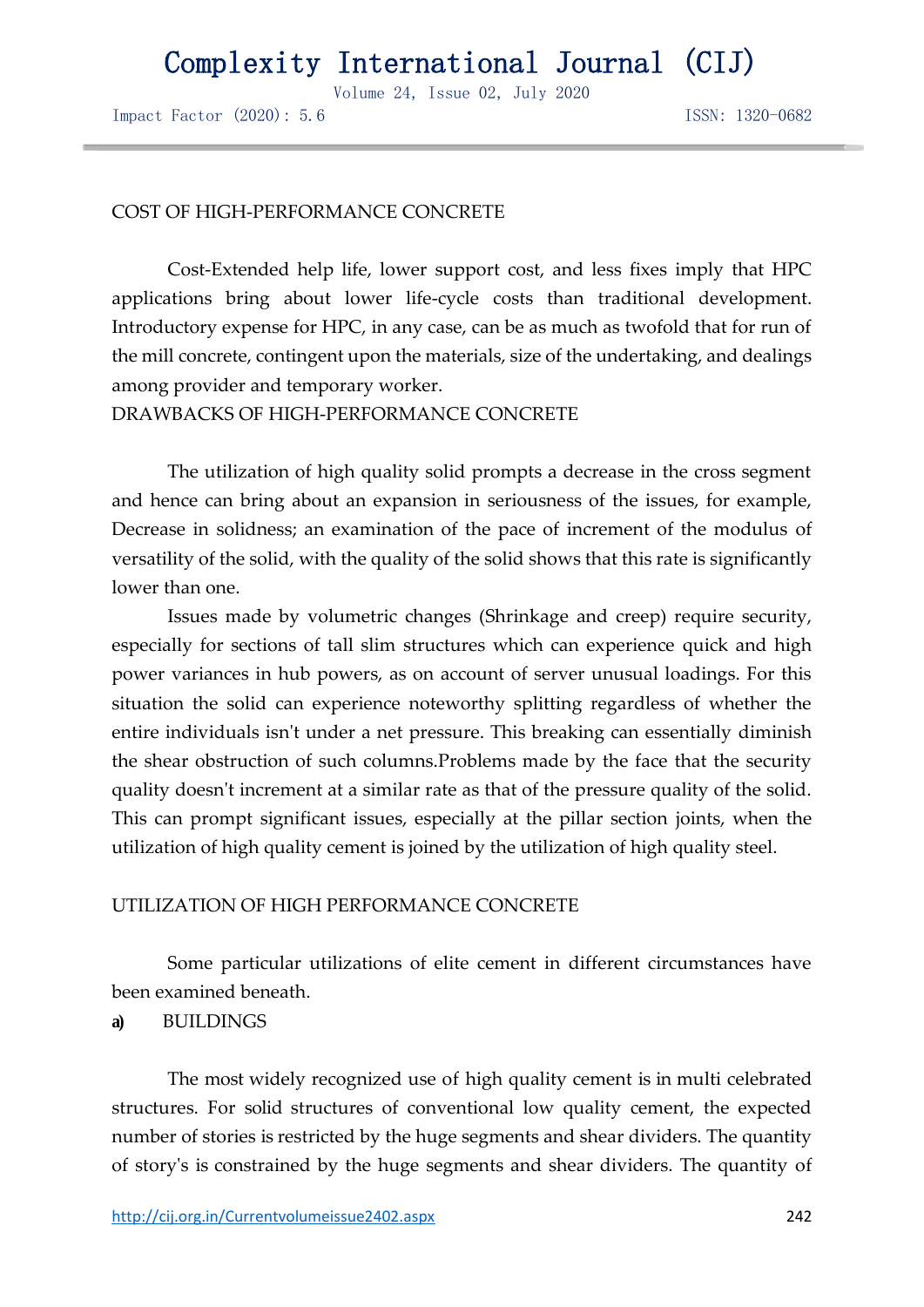Volume 24, Issue 02, July 2020

Impact Factor (2020): 5.6 ISSN: 1320-0682

story can Be expanded by utilizing high quality cement in the development of these segments And shear walls.The most efficient segments and shear dividers are the ones with the littlest cross sectional zones and the base level of steel. In this way, the utilization of high quality concrete, along with high return quality steel, is by all accounts extremely alluring for the efficient perspective. The most practical segments and shear dividers are the ones with the littlest cross sectional zones and the base level of steel.Thus, the utilization of high quality concrete, along with high return quality steel,20 structures in Chicago have been built with sections having plan compressive quality of 62Mpa. Different applications have been accounted for in Toronto, New York, Houston, Minneapolis and Melbourne, Australia.

**b)** Highway asphalts

Superior cement is by and large progressively utilized for expressway asphalts because of the potential monetary advantages that can be gotten from the early quality addition of elite solid, its decreased porousness, expanded wear or scraped area protection from steel studded tires and improved freeze-defrost sturdiness. A solid cement known as quick track concrete intended to invigorate high at an early age without utilizing extraordinary materials or methods has been created. Quick Track Concrete Paving (FTCP) innovation can be utilized for complete asphalt remaking, halfway substitution by a trim of in any event one path, reinforcing of existing bituminous or solid asphalts by a solid overlay, fast upkeep and re-development forms. The advantages of applying FTCP innovation in such applications are : (an) a decreased development period, (b) early opening of the asphalt to traffic, and (c) diminishing the utilization of costly solid clearing plant.

#### **PERFORMANCE CONCRETE**

Finishability and slump--The most controversial aspect of HPC for contractors is Finishability. HPC is typically placed at relatively high slumps, from 8 to 10 inches, because of the super plasticizer required for workability. HPC with silica fume can be sticky and can lead to tears and pulls during finishing. Screeding operation must start as possible after placement.

Lack of bleed water-- Halkyard explains, -Low permeability is achieved by low w/cm and the use of materials like fly ash micro silica and GGBF slag, but this places a heavy water demand on the concrete. Super plasticizers are needed to distribute the limited water.‖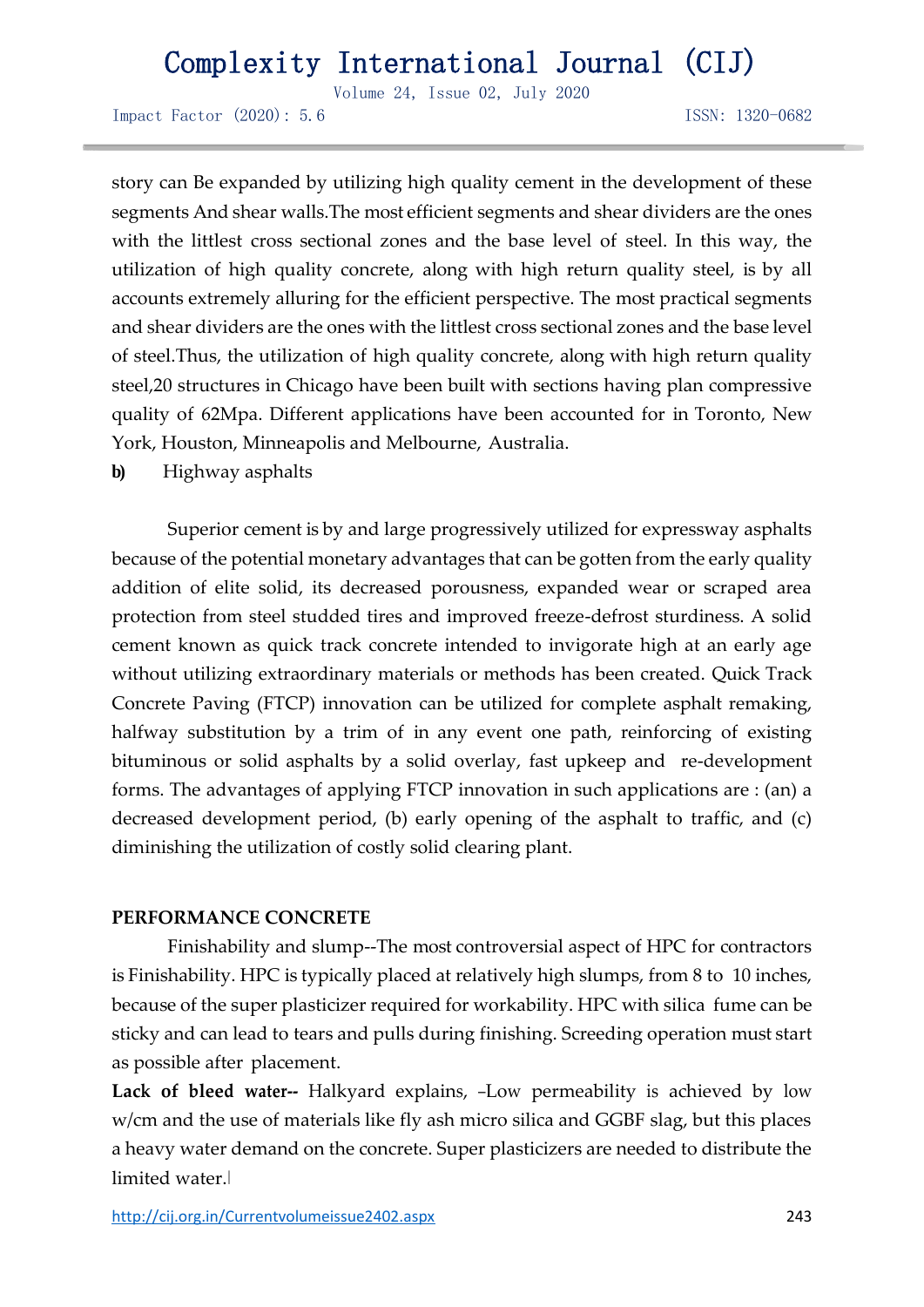Volume 24, Issue 02, July 2020

Impact Factor (2020): 5.6 ISSN: 1320-0682

**Trial mixes--** Trial mixes in preconstruction mock-ups or trial slabs are usually required in HPC jobs. Even contractors with prior HPC experience can benefit from tackling potential problems with the mix before construction begins.

**Preconstruction meeting--** HPC jobs are not routine. A pre-bid meeting is a must on HPC projects; participants need to be aware of new and nonstandard clauses in the specification. Innovative construction proposals from an experienced concrete contractor during preconstruction meetings with project engineers can prevent expensive delays later.

**Testing--** Testing of concrete for 28-day compressive strength, due to the variability in strength test results among testing laboratories, remains a concern to contractors and concrete suppliers involved in projects used HPC. Curing of test cylinders remains critical, and match curing is often specified for HPC construction. Match curing uses a special test cylinder mold (generally4x8 inches) with a thermal jacket, thermocouple, and controller. The thermocouple is placed in the actual concrete member, such as a bridge girder, and the temperature of the cylinder mold maintains the same curing temperature, resulting in more accurate strength data.

**Plastic shrinkage and mandatory curing--** -With HPC, poor curing is not an option. Because autogenously shrinkage begins with cement hydration—and even before the concrete begins to set—effective curing must start early. Curing specifications require that moisture loss be minimized by the use of evaporation retarders, continuous misting or fogging, and moist curing for 7 days. Curing must begin immediately after finishing, and continue for as long as possible to avoid plastic shrinkage cracking.

#### **II. REVIEW OF LITERATURE**

**Oral Büyüköztürk and Denvid Lau (2007)** When the general execution of cement is considerably higher than that of typical sort concrete, such cement is viewed as superior cement (HPC). Three of the key traits for HPC are talked about all through this archive. They are: quality, flexibility and vigor. To comprehend the characteristic contrasts between typical sort concrete andsuperior cement, the microstructure and structure of HPC are considered. The pressure conduct of HPC under biaxial and triaxial load is portrayed. At last, the HPC gadget in the development of tall structures is examined. This record gives a review of the HPC occasion, covering the point from research center testing to conservative application.

**Vaishali.G.Ghorpode and Venkata Reddy.T.C (2014)** HPC with ordinary patients we utilize mineral blends, for example, silica smoke, debris and methacholine and useful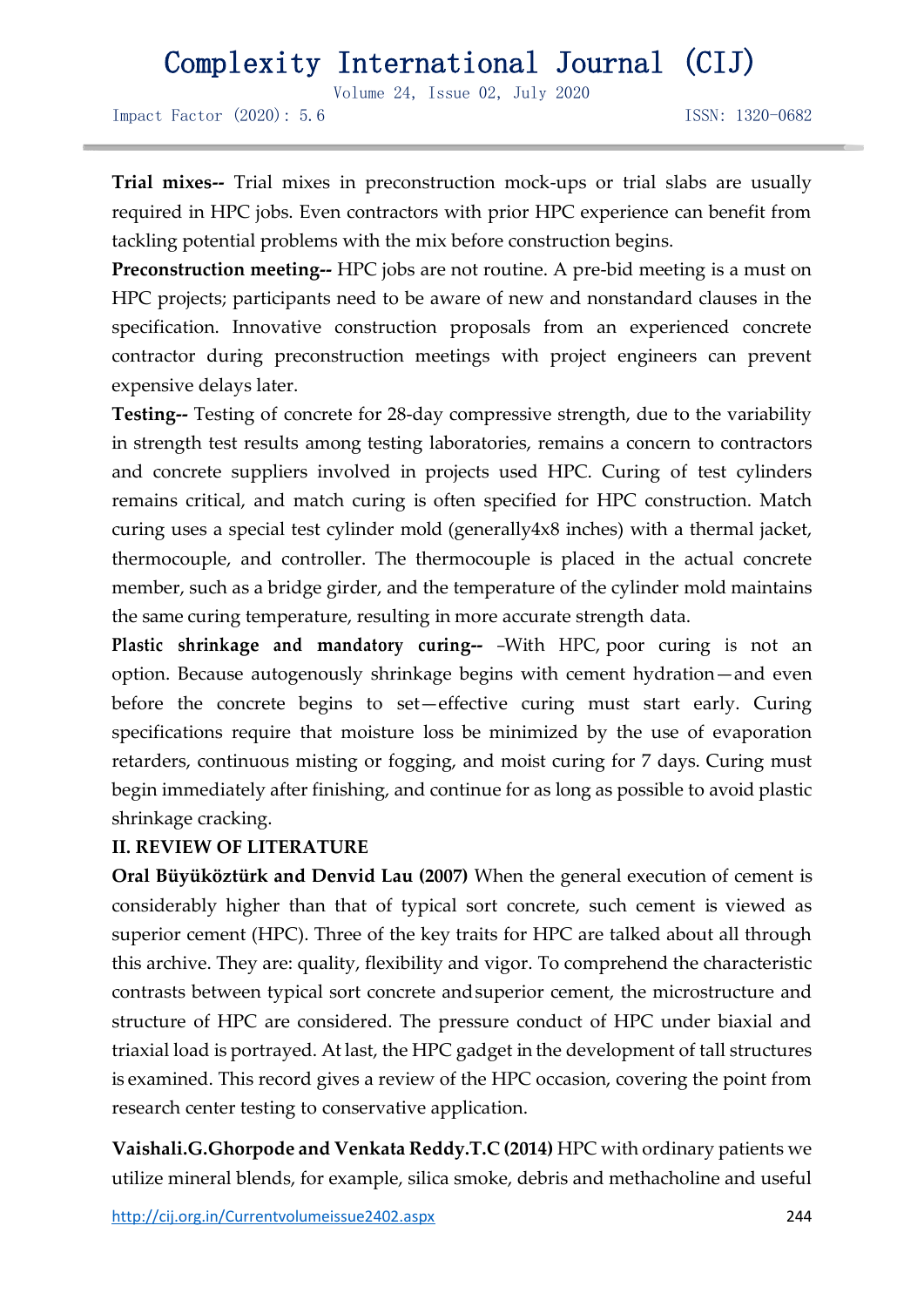Volume 24, Issue 02, July 2020

Impact Factor (2020): 5.6 ISSN: 1320-0682

operators. Superplasticizers are likewise utilized. The utilization of mineral added substances inside cement improves its quality properties as well as its toughness. Compressive quality is being researched to locate the ideal utilization of the mineral blend (silica exhaust at levels 0, 5, 10, 15, 20 and 25% at 7 days and 28 days of restoring).

**Tommy Nantung and Mateusz Radlinski, Jan Olek** in their test work entitled the Effect of blend sythesis and beginning relieving conditions on the scaling opposition of ternary cement have finding the impact of various extents of elements of ternary mix of folio blend on scaling obstruction of cement in low temperatures.

**M.I. Russeli, P.A.M. Basheer S.A. Barbhuiya, J.K. Gbagbo**, examined the properties of fly debris concrete changed with silica seethe and hydrated lime inferred that expansion of lime and silica smolder which improves the good 'ol days compressive quality and long haul quality turn of events and toughness of cement.

**Silvio Delvasto, Erich Rodriguez Susan Bernal, Ruby De Gutierrez**, conveyed the Research work in Performance of a salt enacted slag solid which are fortified with the steel strands. The end is created AASC present higher compressive qualities over OPC reference cements. Parting elastic qualities increment in both OPCC and the AASC cements with the fuse of filaments at 28 restoring days.

### **III. EXPERIMENTAL PROGRAMME**

#### PURPOSE

In this venture I wanted to direct the lab examination utilizing mineral and concoction admixtures in various extents, evaluation of cement is M80

The tests were directed for the solid are as per the following: Workability test

Compressive quality test Split elasticity test Flexural quality test Acid assault test Alkaline assault test

TEST PROGRAM

 $\Box$ 

The  $3D$  shapes are having the measurements  $150 \text{mm}$  x  $150 \text{mm}$  x  $150 \text{mm}$  of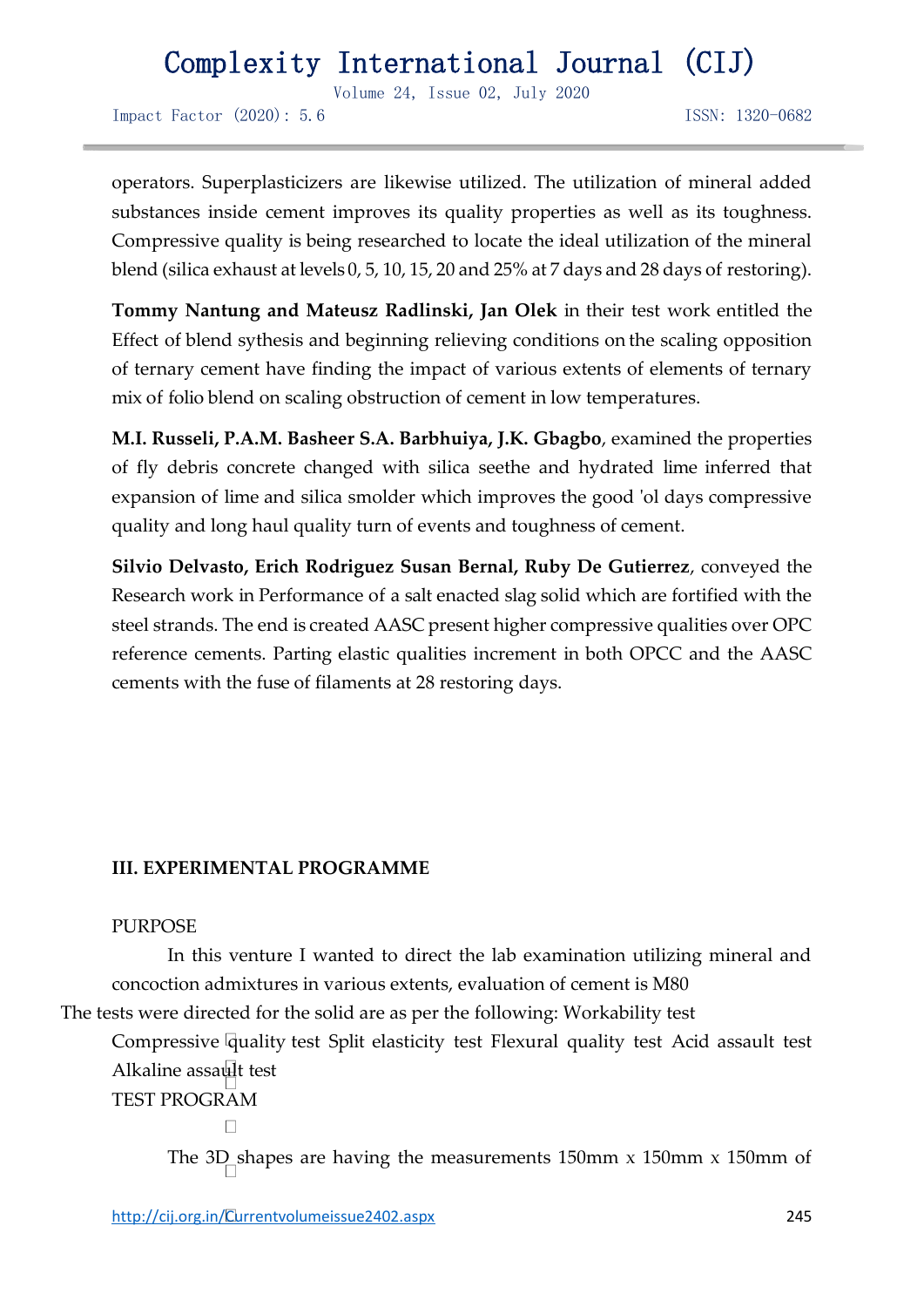Volume 24, Issue 02, July 2020

Impact Factor (2020): 5.6 ISSN: 1320-0682

standard sizes. These are consistent for all the examples. The Cubes are tried in pressure testing machine which is having greatest limit of 400 tons. MATERIALS USED IN PROJECT AND THEIR PROPERTIES

In the current examination the accompanying materials were utilized: Zuari-53 evaluation concrete adjusting to IS: 12269 – 1987. Fine total and  $\sqrt{2}$  coarse total adjusting to IS: 383 – 1970. Admixtures. Concrete  $\Box$ 

Concrete is restricting material which is the mix of crude materials called calcareous and argillaceous materials. Zuari-53 evaluation common Portland concrete adjusting to IS: 12269 were utilized in concrete. By and large a legit concrete have the accompanying properties.

- Provides solidarity to stone work.
- Stiffens or solidifies early.
- Possesses great pliancy.

Easily functional.TABLE: 2 Physical Properties Of Zuari 53Grade Cement

| S.No. | <b>Properties</b> | Test results | IS: 12269-1987 |
|-------|-------------------|--------------|----------------|
|       |                   |              |                |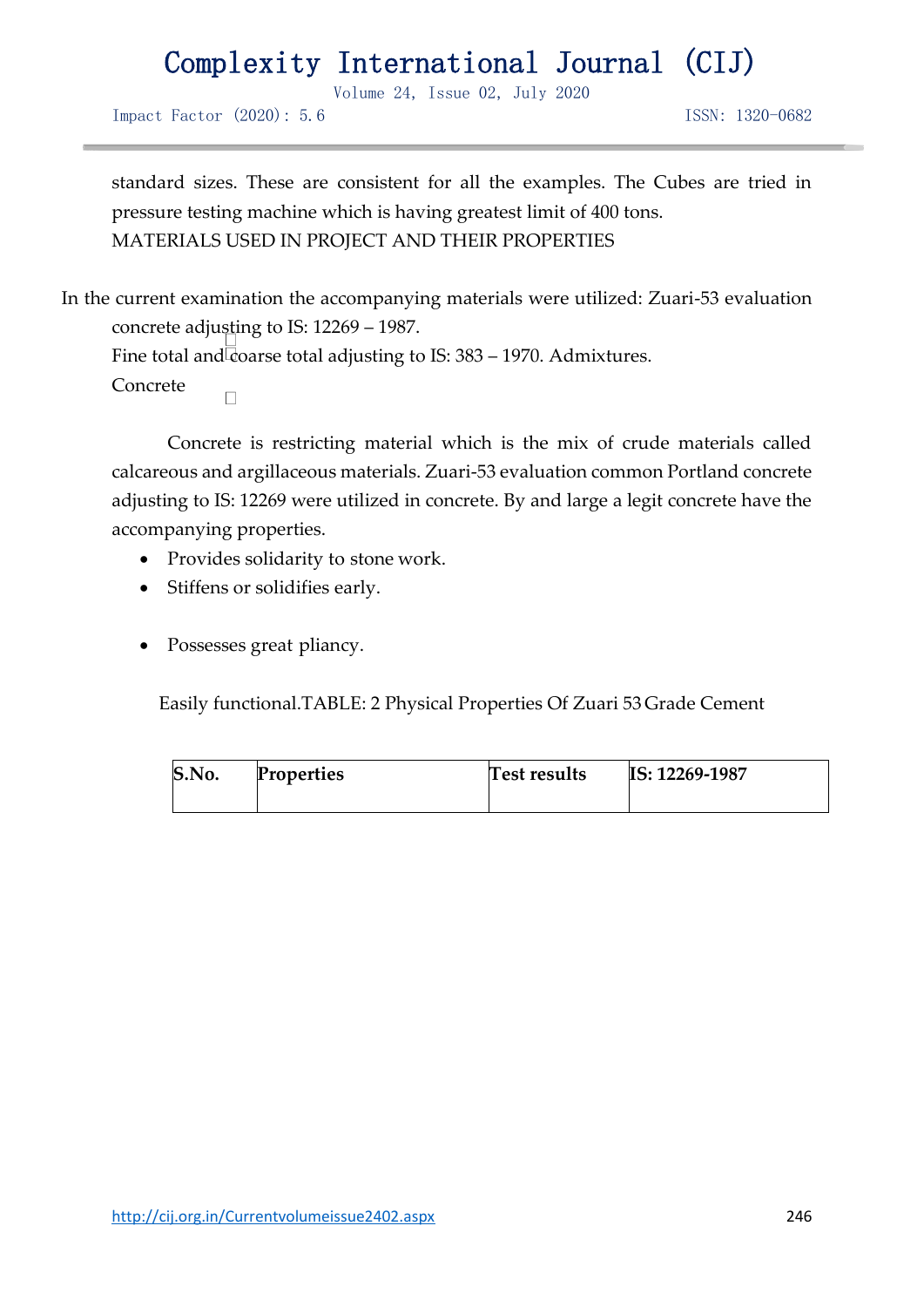Volume 24, Issue 02, July 2020

Impact Factor (2020): 5.6 ISSN: 1320-0682

| 1. | Normal consistency Initial 0.32 |                   |                  |    |                   |
|----|---------------------------------|-------------------|------------------|----|-------------------|
|    | setting time Final setting      |                   |                  |    |                   |
|    | time Specific gravity           | 60 <sub>min</sub> | 320minMinimum of |    | 30 <sub>min</sub> |
|    | Compressive strength for        | 3.15              | Maximumof 600min |    |                   |
| 3. |                                 |                   |                  |    |                   |
|    | 3 days strength                 |                   |                  |    |                   |
| 4. |                                 | 29.4Mpa           |                  |    |                   |
|    | 7 days strength                 |                   |                  |    |                   |
| 5. |                                 | 44.8Mpa           | Atleast of       |    | 27Mpa             |
|    | 28 days strength                |                   | Atleast          | of | 40Mpa             |
|    |                                 | 56.53Mpa          | Atleast of 53Mpa |    |                   |
|    |                                 |                   |                  |    |                   |
|    |                                 |                   |                  |    |                   |
|    |                                 |                   |                  |    |                   |

### AGGREGATES

For coarse aggregate, crushed granite rock of 20mm maximum size was used. For fine aggregates natural sand from swarnamukhi river in srikalahasti was used. The individual aggregates are blend to get the specified combined grading.

TABLE: 3 Physical Properties Of Aggregate

| Specific Gravity of coarse aggregate | 2.76 |
|--------------------------------------|------|
|                                      |      |
| Specific Gravity of fine aggregate   | 2.60 |

ADMIXTURES: The expansion of synthetic concoctions to concrete at the phase of mixing for adjustment of the properties of the mix is named admixtures. Admixtures are synthetic concoctions which are added to concrete at the mixing stage to switch some of the properties of the blend. Admixtures ought to never be considered as a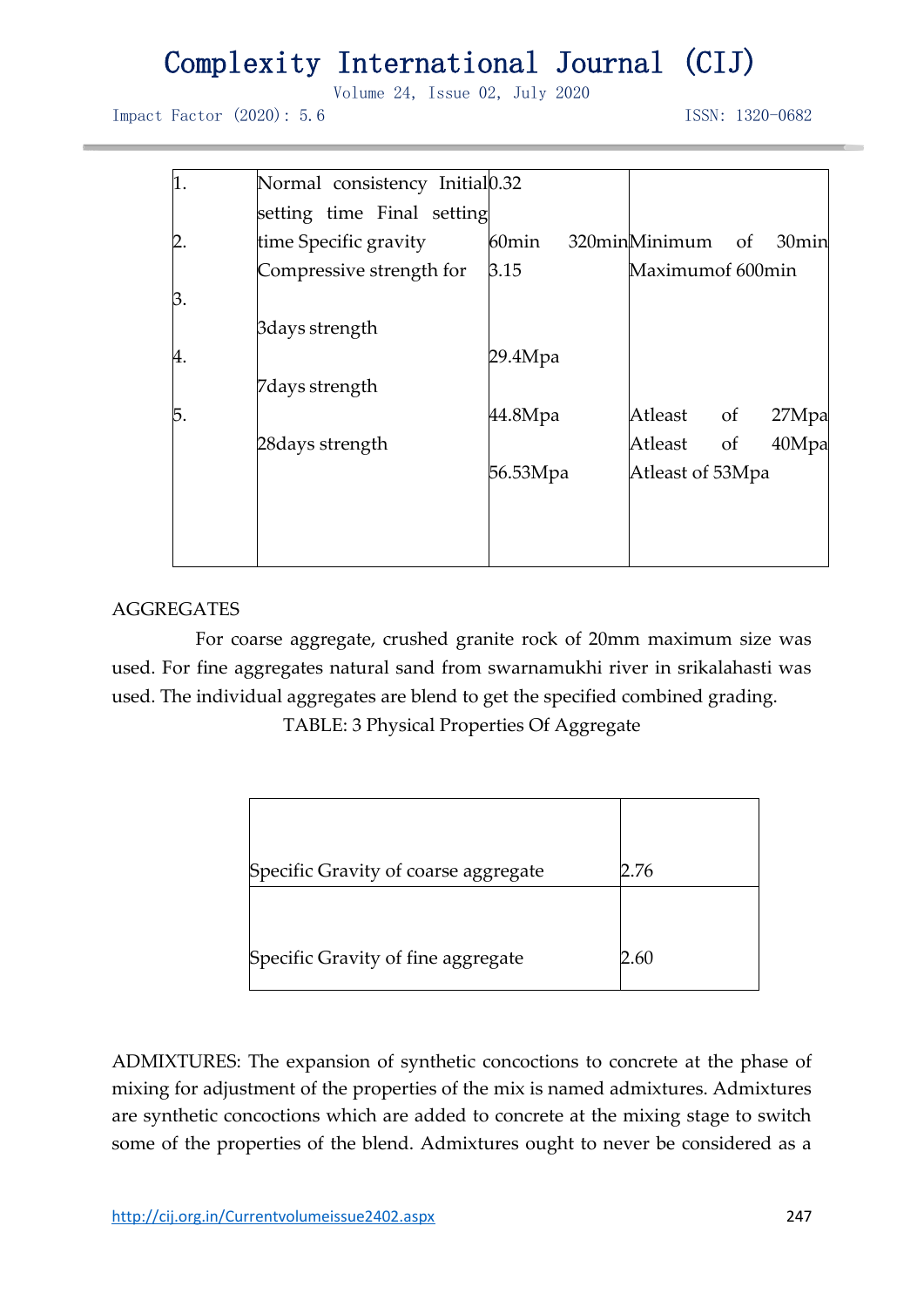Volume 24, Issue 02, July 2020

Impact Factor (2020): 5.6 ISSN: 1320-0682

substitute forever blend plan, great workmanship, or utilization of astounding materials.

Admixtures are common or made synthetic compounds which are added to the solid previously or during the blending. The chief frequently utilized admixtures are debris, silica smolder, air entraining operators, water reducers, water diminishing retarders and quickening agents.

### **a)** PEODUCTION METHODS

The crude kaolin is Hydrated Aluminum Silicate – Al2O3.2SiO2.2H2O and is out there as mineral. This crude kaolin is product prepared and refined to dispose of contaminations and to control shading and molecule size. Subsequent to drying it's thermally initiated to turn out to be exceptionally responsive metakaolin.If crude kaolin is over-calcined, it re-takes shape to a from, which does't have pozzolanic reactivity. Inside the instance of under-calcination, Metakaolin content will be lower, influencing reactivity. The reactivity and thus viability of metakaolin relies upon accomplishing the exact mineralogical stage in the warm initiation process.EICL (ENGLISH INDIAN CLAYS LTD) has been breaking down the productivity of metakaolin acquired by calcinations of fluctuated mixes of refined crude kaolin and at different calcinations temperatures. Hardware like X-beam diffract meter has been utilized for this reason. EICL has been prepared to arrive at the least complex temperature range and crude material mix to get ideal reactivity metakaolin

### e) DELIVERING HRM TO CONCRETE

HRM is commonly included with concrete during the grouping procedure. Be that as it may, it is regularly blended into clumped concrete, if a-dequate stream flow exists.

| a) SPECIFICATIONS        |              |
|--------------------------|--------------|
| 300 mesh w/w $\%$ (Max)  | 0.1.         |
| -2 micron w/w $\%$ (Min) | 60.0.        |
| Moisture $w/w$ % (Max)   | $0.5 - 1.0.$ |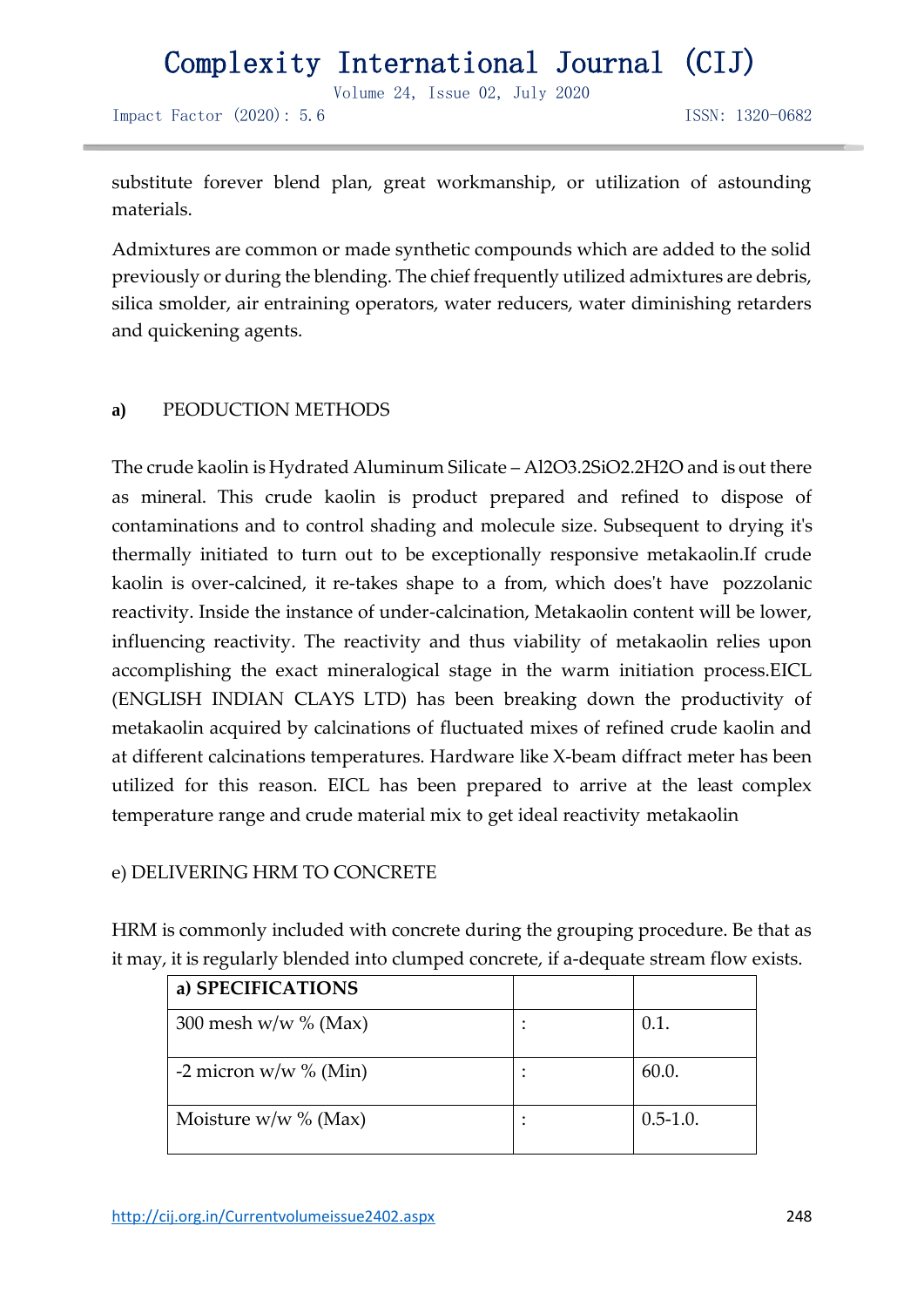Volume 24, Issue 02, July 2020

Impact Factor (2020): 5.6 ISSN: 1320-0682

| Metakaolin content % (Min)               | 98.0.         |
|------------------------------------------|---------------|
| Reactivity with lime (%)                 | 95.0-97.0     |
| b) TYPICAL ANALYSIS                      |               |
| PHYSICAL:-                               |               |
| Appearance                               | Off-White.    |
| $PH$ (10% solids)                        | $4.0 - 5.5$   |
| Bulk density (kg/lit)                    | $0.4 - 0.5$ . |
| Specific surface area m <sup>2</sup> /kg | $10-12.$      |
| Specific gravity                         | 2.6.          |

### **2)** GROUND GRANULATED BLAST FURNACE SLAG (GGBS)

Ground-granulated blast-furnace slag (GGBS) is obtained by cooling the molten iron slag from a blast furnace in water or steam, to supply a glassy, granular product that's then dried and ground into a fine powder. GGBS cement will be accessorial to concrete within the concrete manufacturer's batching plant, in conjunction with cement, aggregates and water. The conventional ratios of aggregates and water to building material at intervals the combination stay unchanged. GGBS is utilized as an instantaneous replacement for Portland cement, on a matched basis by weight.



.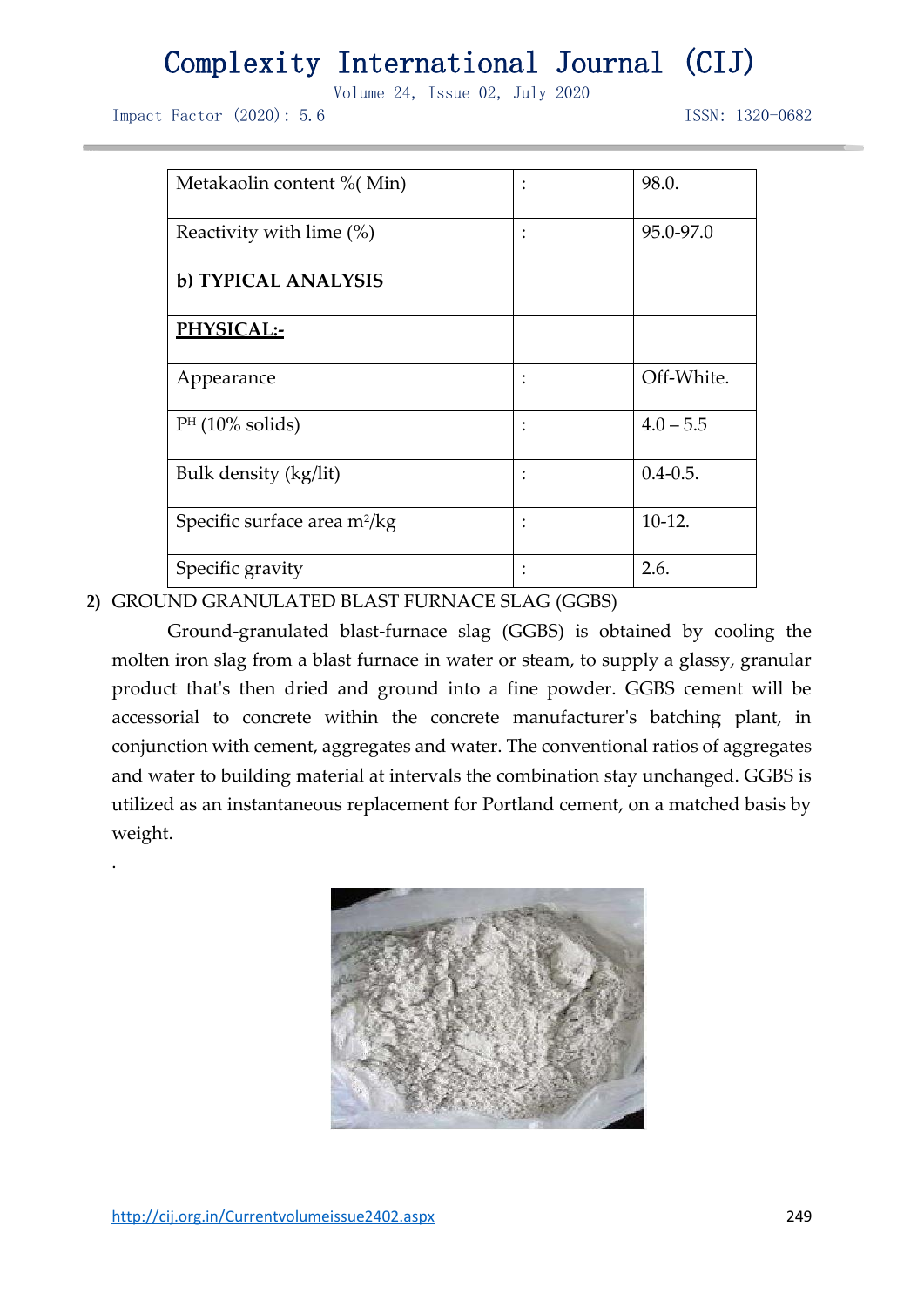Volume 24, Issue 02, July 2020

Impact Factor (2020): 5.6 ISSN: 1320-0682

### Figure 1 GROUND GRANULATED BLAST FURNACE SLAG

#### MIX DESIGN FOR PRESENT INVESTIGATION

In the present work the Indian, Standard Method (Is METHOD) has been used to get propositions for high strength concrete he concrete mix design for M80 and M90 were carried out according to Indian standard recommendation method is 10262- 2009.

MIX DESIGN FOR M80:

| <b>STIPULATIONS FOR PROORTIONIN:</b> |     |                                    |  |  |
|--------------------------------------|-----|------------------------------------|--|--|
| Grade designation                    | $=$ | M80                                |  |  |
| Type of cement                       | $=$ | OPC 53 grade                       |  |  |
| Mineral admixture                    | $=$ | Fly ash                            |  |  |
| Maximum nominal size aggregate       | $=$ | 12.5mm                             |  |  |
| Maximum water content                | $=$ | $0.4$ mm                           |  |  |
| Workability                          | $=$ | 100mm(slump)                       |  |  |
| <b>Exposure condition</b>            | $=$ | Severe<br>(reinforced<br>concrete) |  |  |
| Degree of supervision                | $=$ | Good                               |  |  |
| Type of aggregate                    | $=$ | Crushed angular aggregate          |  |  |
| Chemical admixture                   | $=$ | Varaplast SP123                    |  |  |
| <b>TEST DATA FOR MATERIAL:</b>       |     |                                    |  |  |
| Cement used                          | $=$ | OPC <sub>53</sub>                  |  |  |
| Specific gravity of cement           | $=$ | 3.15                               |  |  |
| Specific gravity of fly ash          | $=$ | 2.2                                |  |  |
| Chemical admixture                   | $=$ | Super plasticizer                  |  |  |

<http://cij.org.in/Currentvolumeissue2402.aspx> 250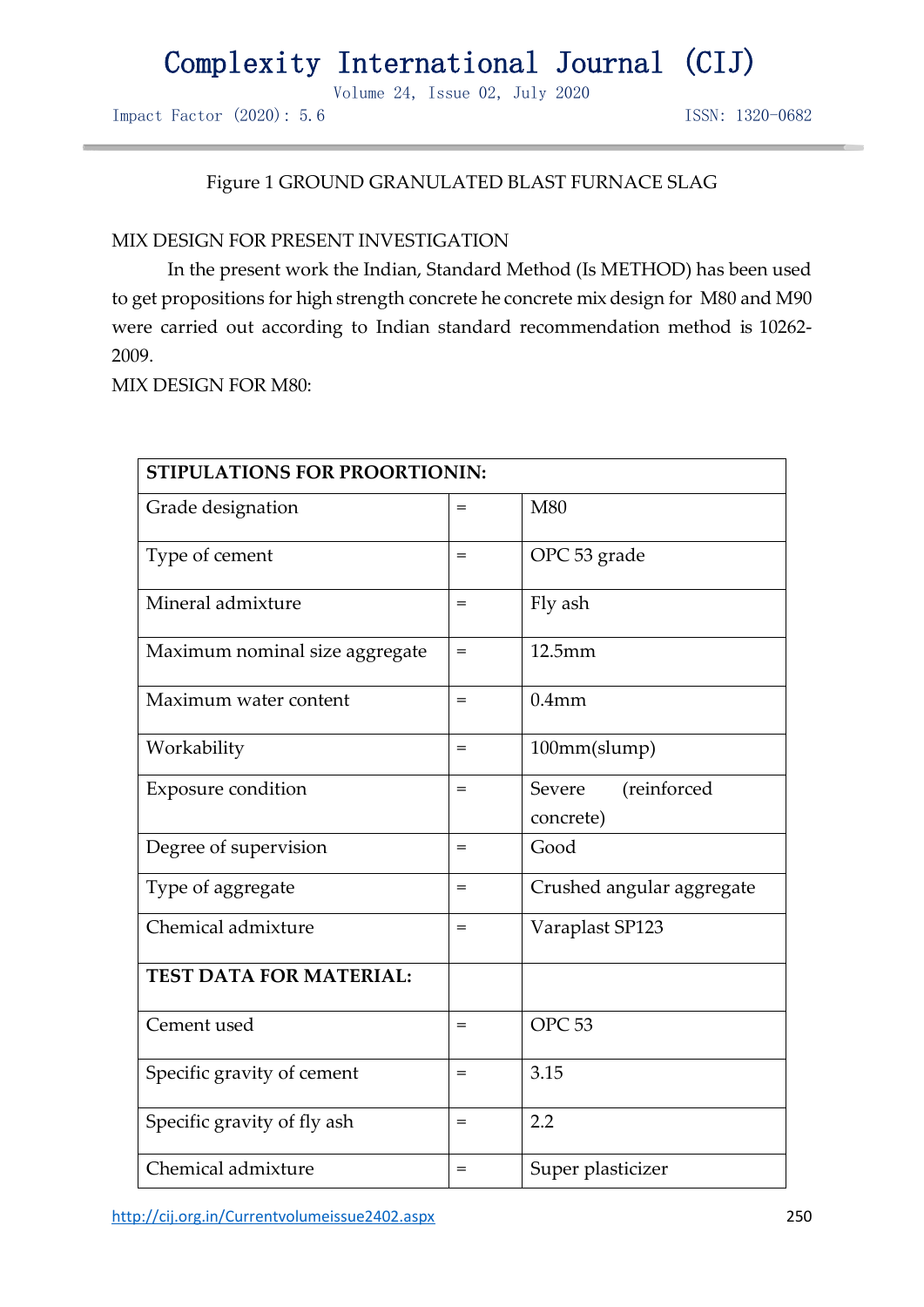Volume 24, Issue 02, July 2020

Impact Factor (2020): 5.6 ISSN: 1320-0682

### **DESIGN:-**

Target strength for mix proportion

 $f'$ ck =  $f$ ck+1.65s = 80+1.65X 5

88.25 N/mm<sup>2</sup>

=

SELECTION OF WATER – CONTENT RATIO:

From table 5 of Is 456 -2000 maximum  $w/c = 0.4$ 

 $Adopt =$  0.35

### **SELECTION OF WATER CONTENT:**

Maximum water content for 12.5 mm aggregate 202.5lit = Estimate water content for  $100 \text{mm}$  slump =  $202.5+ 6$ X 202.5 100 = 215 lit

As super plasticizer is used the water content reduced up to 30 percent.

Based on trials with super plasticizer water content reduction of twenty nine % has been achieved.

| Hence arrived water content | $=$ | 215 X 0.71 |
|-----------------------------|-----|------------|
|                             |     |            |
| $=$                         |     | 153 lit    |

### **TEST RESULTS AND DISUSSIONS**

<http://cij.org.in/Currentvolumeissue2402.aspx> 251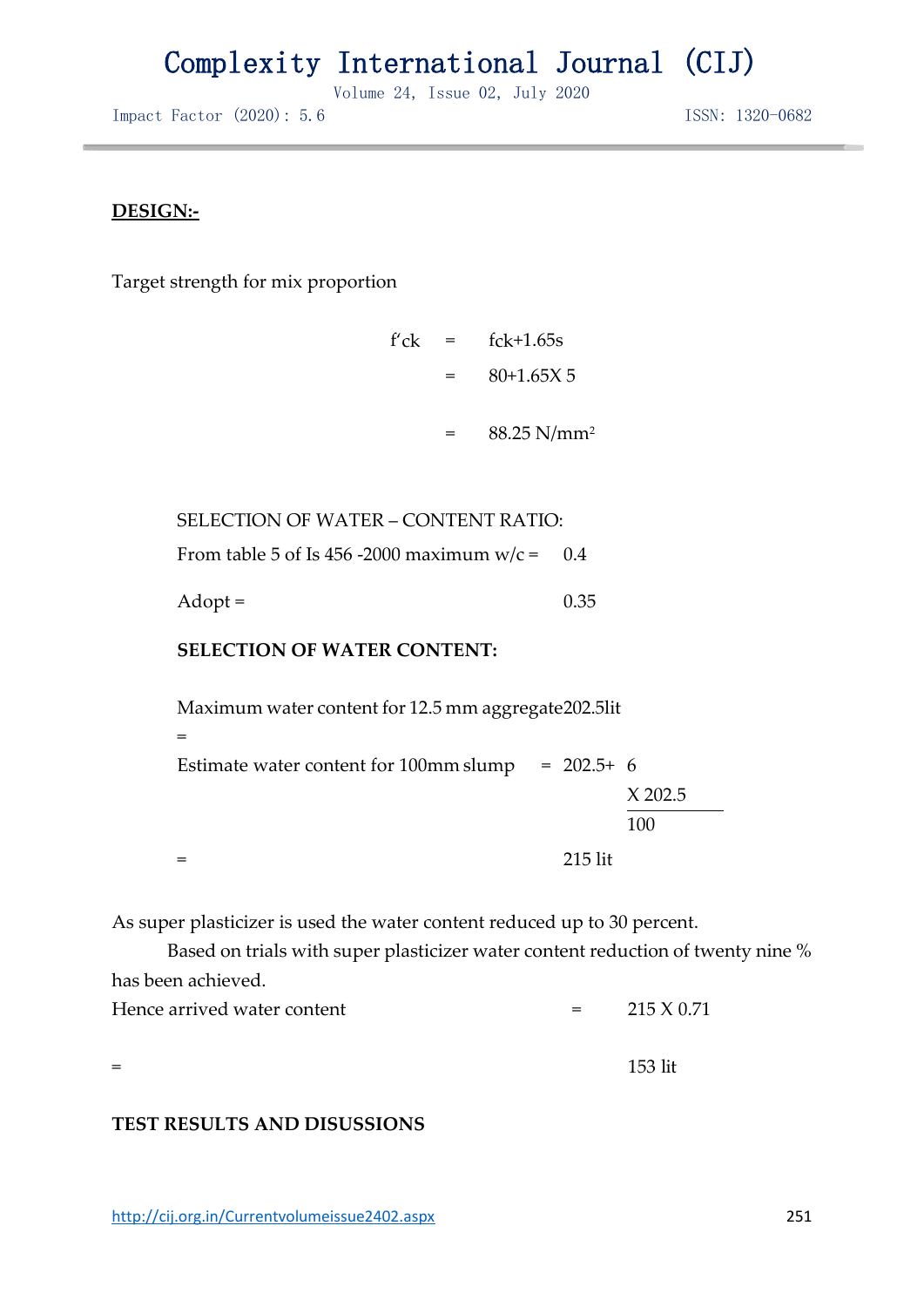Volume 24, Issue 02, July 2020

Impact Factor (2020): 5.6 ISSN: 1320-0682

#### WORKABILITY

The concrete which exhibits little or no internal friction b/w particle and particle which overcomes the frictional resistance offered by the formwork surface or reinforcement contained within the concrete.



#### Figure 2 SLUMP CONE

It is the chief regular technique for estimating the functionality of newly blended cement. It is regularly performed both in lab and at site. Consistency of the solid in regards to usefulness and quality angles can be evaluated from clump to group by watching the character during which the solid droops. It's not entirely appropriate for extremely wet or dry cement The form is cleaned and liberated from any surface dampness then the solid is put in three layers. Each layer is packed or compacted multiple times with a standard packing pole (16 mm dia, 0.6 meter length). Following filling, the cone is gradually lifted and consequently the solid is permitted to die down. The abatement inside the tallness of the center of the drooped concrete is named droop and is estimated to the nearest 5mm.

In the event that the solid dies down equally all round, the droop estimated is genuine droop. On the off chance that one portion of the cone slides down a slanted plane, a shear droop is professed to have occurred and hence the test must be rehashed. Too wet blend shows collapsible nature of droop.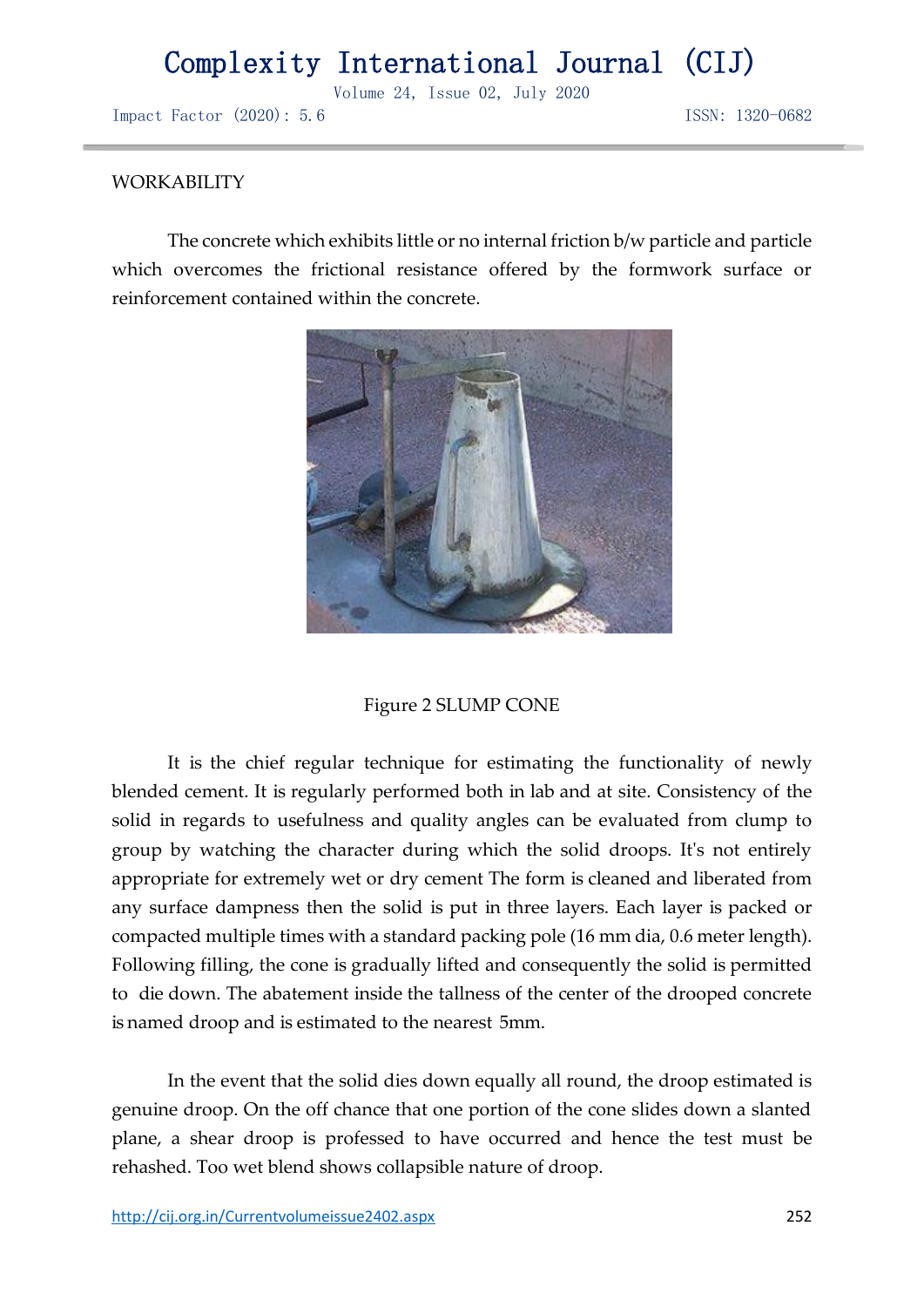Volume 24, Issue 02, July 2020

Impact Factor (2020): 5.6 ISSN: 1320-0682

| S.No | <b>Grade of concrete</b>                | <b>Workability Slump</b> |  |
|------|-----------------------------------------|--------------------------|--|
|      |                                         | (mm)                     |  |
|      | M <sub>80</sub> (Conventional concrete) | 83.1                     |  |
| 1.   |                                         |                          |  |
| 2.   | M80+FLYASH Twenty%                      | 98.3                     |  |
|      |                                         |                          |  |
| 3.   | M80+FLYASH 15%+SILICA FUME              | 90.5                     |  |
|      | Five%                                   |                          |  |
| 4.   | M80+FLYASH 15%+METAKAOLIN               | 99.6                     |  |
|      | Five%                                   |                          |  |
|      |                                         |                          |  |
| 5.   | M80+FLY ASH 15%+SLAG Five%              | 96.5                     |  |
|      |                                         |                          |  |

### TABLE: 4 TEST RESULTS FOR WORKABILITY

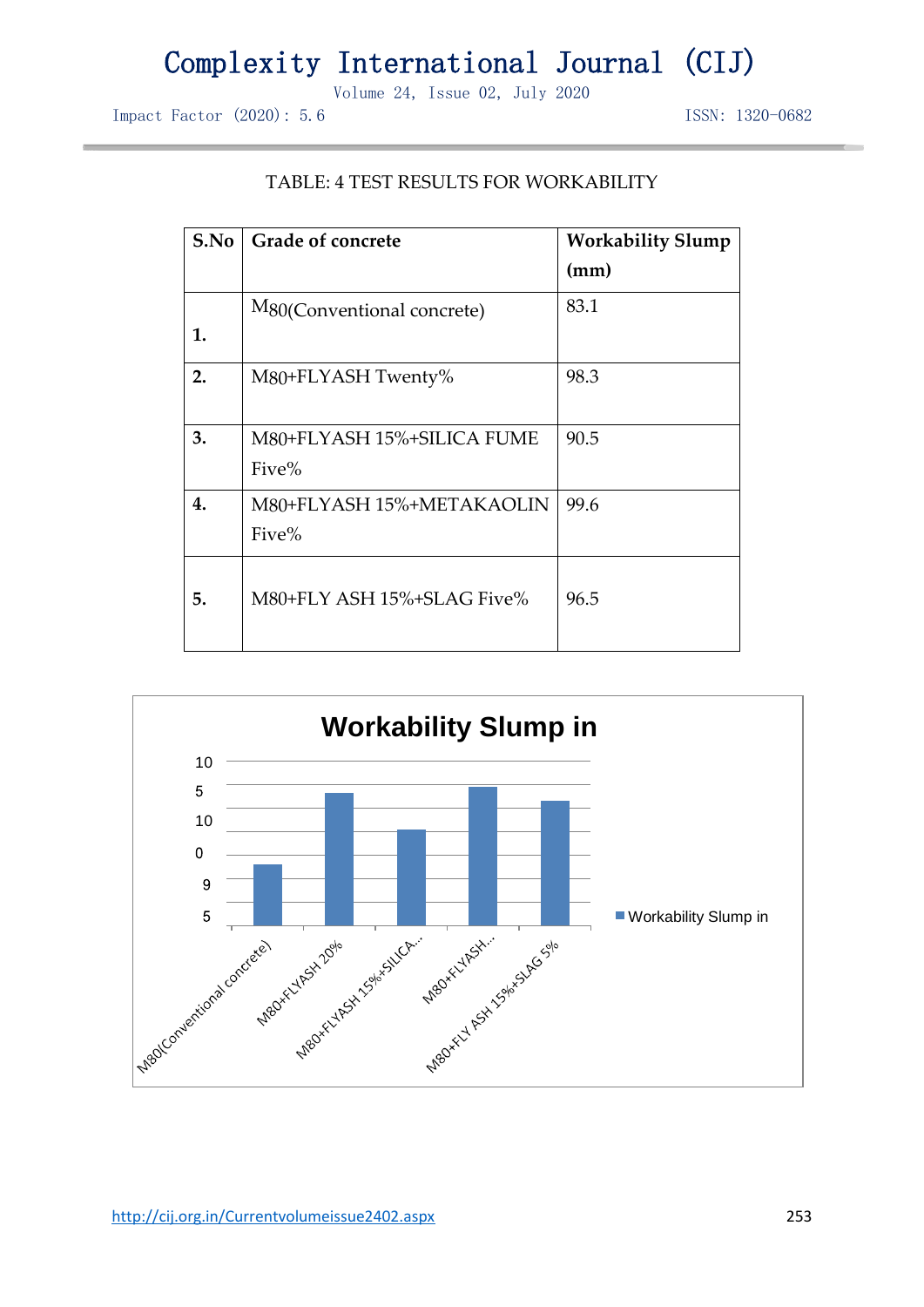Volume 24, Issue 02, July 2020

Impact Factor (2020): 5.6 ISSN: 1320-0682

#### GRAPH:1 Take a look at RESULTS FOR WORKABILITY

#### **CONCLUSIONS**

Comparing the 5 distinct mixes of rate trade of mineral admixtures for 28 days gives the most extreme estimation of workability for M80 +15% of Fly debris + 5% of Metakaolin is 99.6 mm compressive quality for M80 +15% of Fly debris + 5% of Metakaolin is 86.85 Mpa split rigidity for M80 +15% of Fly debris + 5% of Metakaolin is 6.4 Mpa flexural quality for M80 +15% of Fly debris + 5% of Metakaolin is 6.15 Mpa In corrosive restoring test think about the 5 unique blends of rate substitution of mineral admixtures following 28 days the %loss in weight is less for M80 +15% of Fly debris + 5% of Metakaolin is 2.38% the %loss in compressive quality is less for M80 +15% of Fly debris + 5% of Metakaolin is 1.83%, In antacid assault test analyze the 5 unique blends of rate substitution ofmineral admixtures following 28 days the %loss in weight is less for M80 + 20% of Fly debris is 1.875%

the %loss in compressive quality is less for M80 + 20% of Fly debris is 2.41%

In instance of various blends of rate substitution of mineral admixtures invigorates the most extreme for M80 grade concrete in 86.85 Mpa with substitution of concrete by 15% fly debris and 5% Metakaolin Mineral admixtures, for example, Fly debris, smaller scale silica, metkaolin and Slag likewise contribute adequately for accomplishing high quality.

The extent of utilizing superior cement in our constructional exercises lies enormous, viz., precast, prestressed spans, multi-celebrated structures, extensions and structures on waterfront regions and like. To influence this change, we should resuscitate the planning to structures by empowering utilization of high quality concrete. As soon as small scale split shows up, unexpected disappointment is seen in high quality solid 3D squares.

#### **REFERENCES**

- *1. Ganesh Babu K and G siva nageswara rao(1994) Early quality conduct of fly debris cements Volume 24, Issue 2, 1994, Pages 277-*
- *2. 284*
- *3. Ravindra Krishna, m.; Seshagiri RaoM.V; Giri Prasad. G (2004)*
- *4. ―behaviour of high quality solid utilizing mineral and compound admixtures‖, procedures of universal gathering on propels in cement and development, Hyderabad, India, Dec. Pp 723-732*